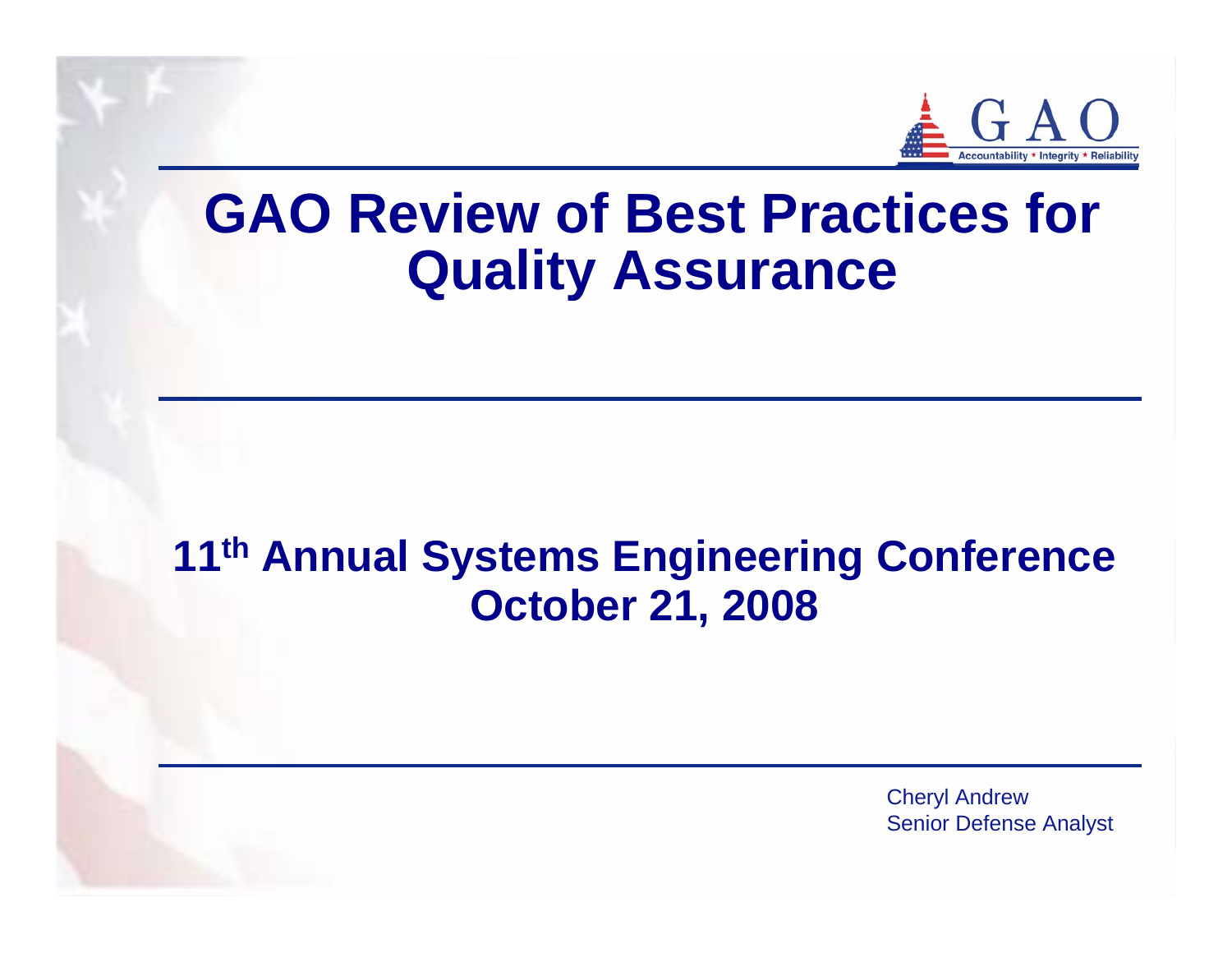

# **Agenda**

- GAO Audit Objectives
- Background
- $\bullet$ Scope
- Findings
- Conclusions
- Recommendations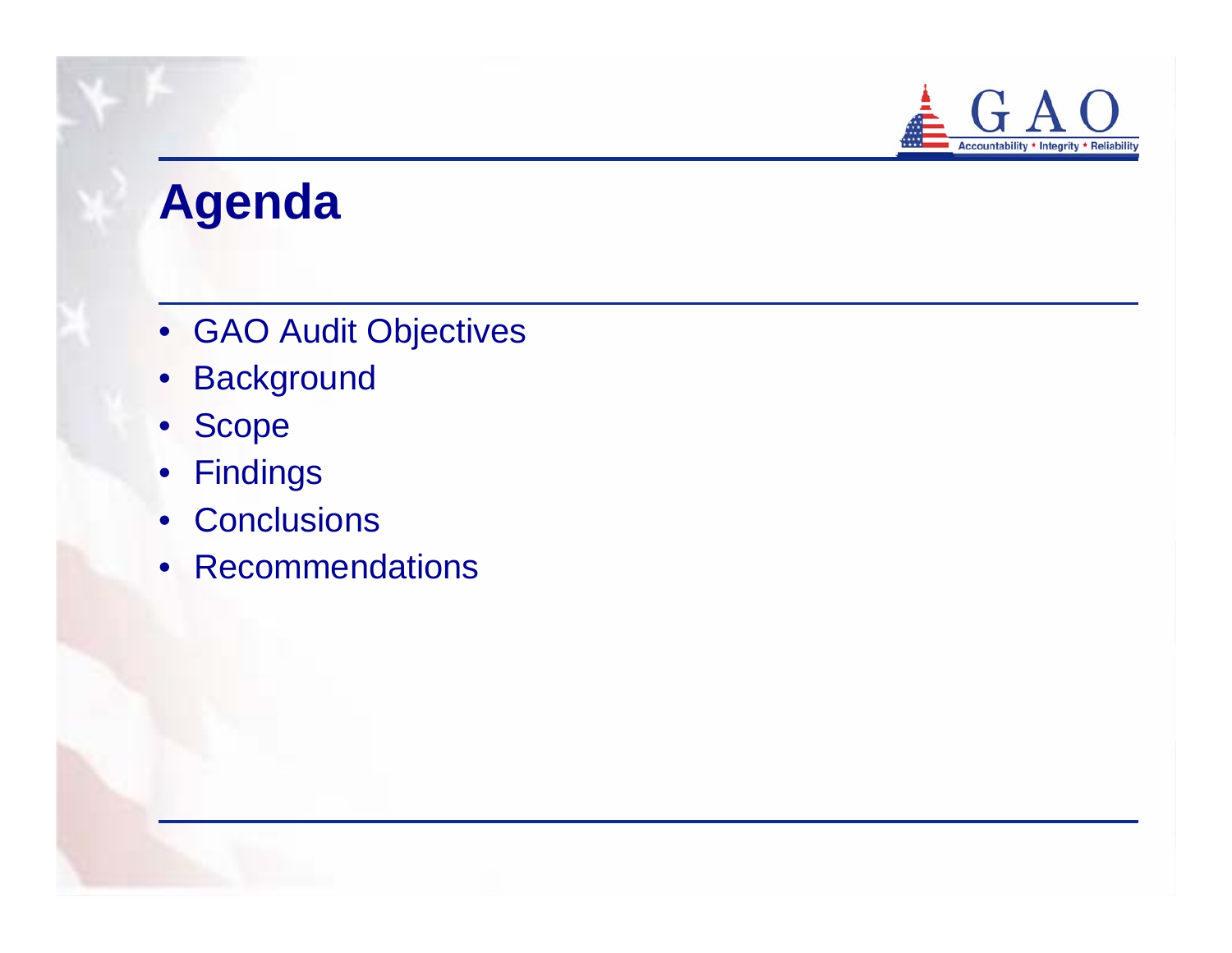

# **Objectives**

- • Identify the impact of quality problems on selected DOD weapon systems and defense contractors' practices that contributed to the problems
- • Identify practices used by leading commercial companies that can be used to improve the quality of DOD weapon systems
- •Identify problems DOD faces in terms of improving quality
- •Identify recent DOD initiatives that could improve quality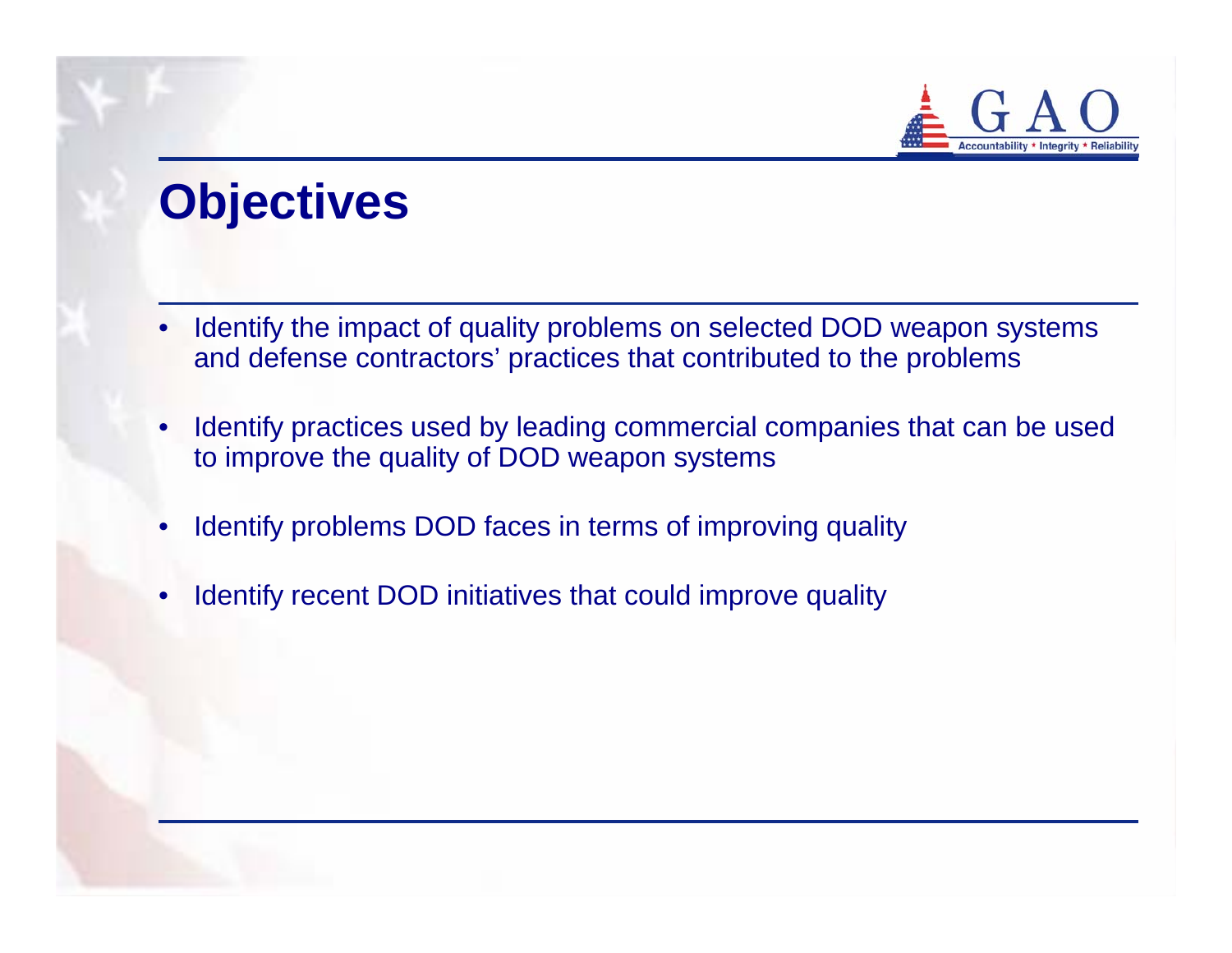

# **Background**

- • A quality product is one that is delivered
	- $\bullet$ on time
	- •performs as expected
	- •performs when need
	- •can be obtained at an affordable cost
- • MIL-Q-9858A guided DOD quality efforts from the mid-1960's to the mid-1990's
- $\bullet$ DOD adopted commercial standards (i.e., ISO 9001) in mid-1990's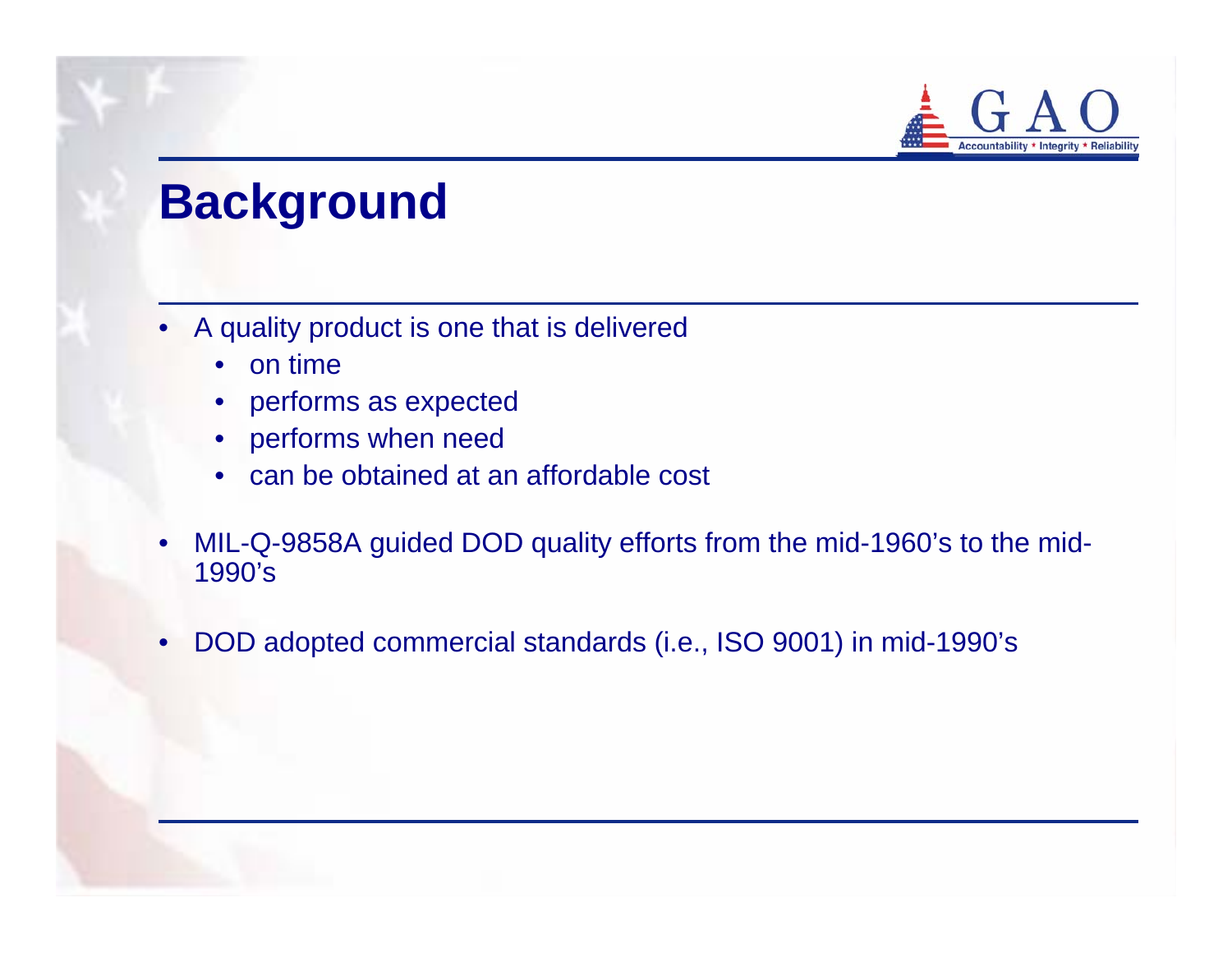

# **Scope**

#### Commercial Manufacturers

- •Boeing Commercial
- •Cummins, Inc.,
- Kenworth Truck Company
- Siemens Medical Solutions
- •Space Systems/Loral

#### Commercial Customers

- •American Airlines
- •Intelsat

#### DOD Weapon Systems –Prime\*

- •ASDS - Northrop Grumman
- •ATIRCM/CMWS - BAE
- •EFV - General Dynamics
- F-22A Lockheed Martin
- $\bullet$ Global Hawk – Northrop Grumman
- •JASSM - Lockheed Martin
- •LPD-17 – Northrop Grumman
- MH-60S Sikorsky
- •PAC-3 – Lockheed Martin
- V-22 Bell/Boeing
- •WGS – Boeing

\* These contractors are involved with over \$1 trillion, or about 76 percent of the \$1.5 trillion DOD plans to spend on weapon systems in its current portfolio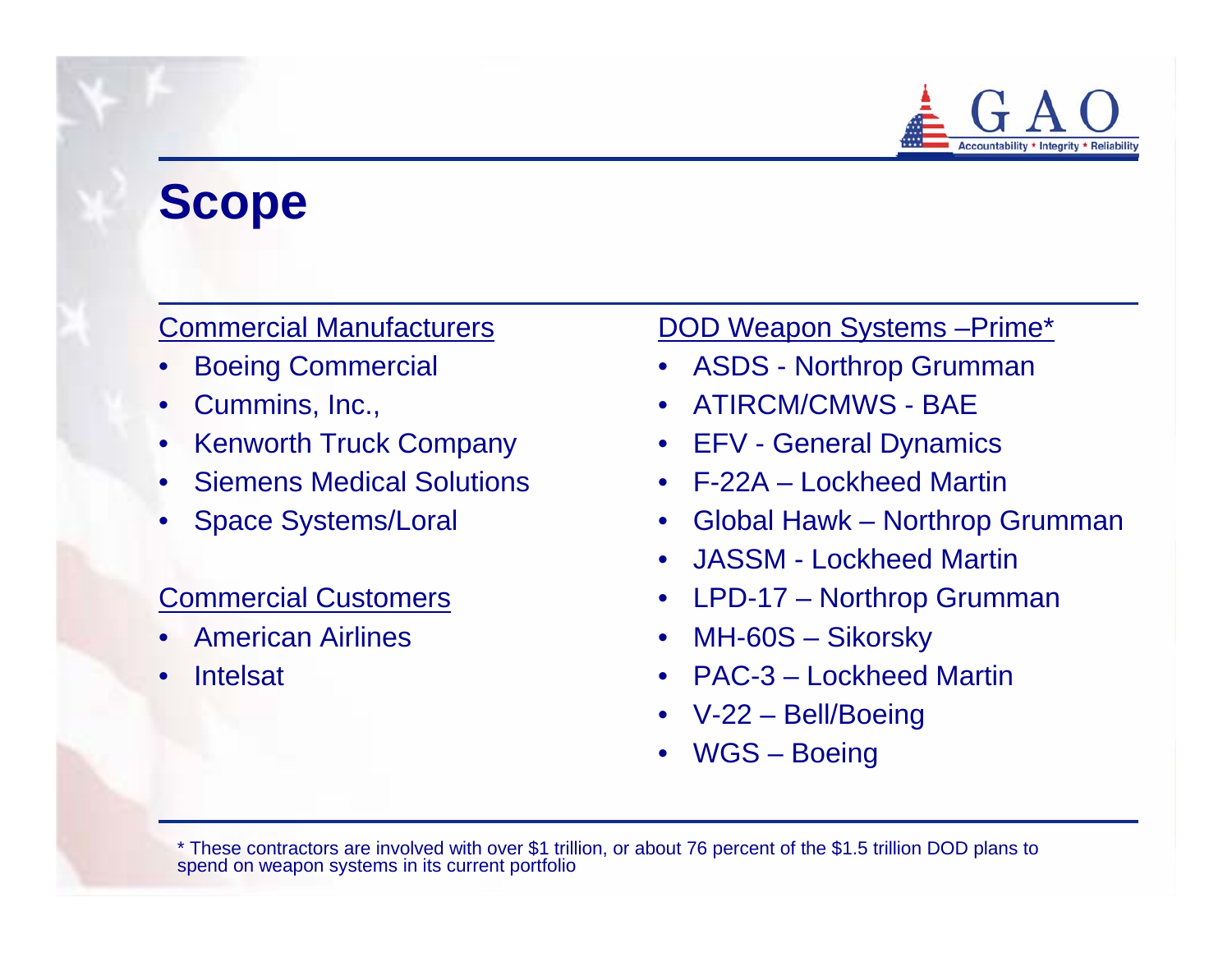

### **Objective 1: DOD Quality Problems and Prime Contractor Practices that Contributed to Problems**

- For the 11 programs we reviewed, quality problems resulted in
	- $\bullet$ Over \$1.5 billion in cost overruns
	- Up to 5 years of schedule delays
	- •Reduced weapon system availability
	- •Military personnel deaths
- • Prime contractor practices that contributed to problems:
	- • Poor systems engineering practices related to requirements analysis, design, and testing
	- •Manufacturing processes not in control
	- •Supplier quality problems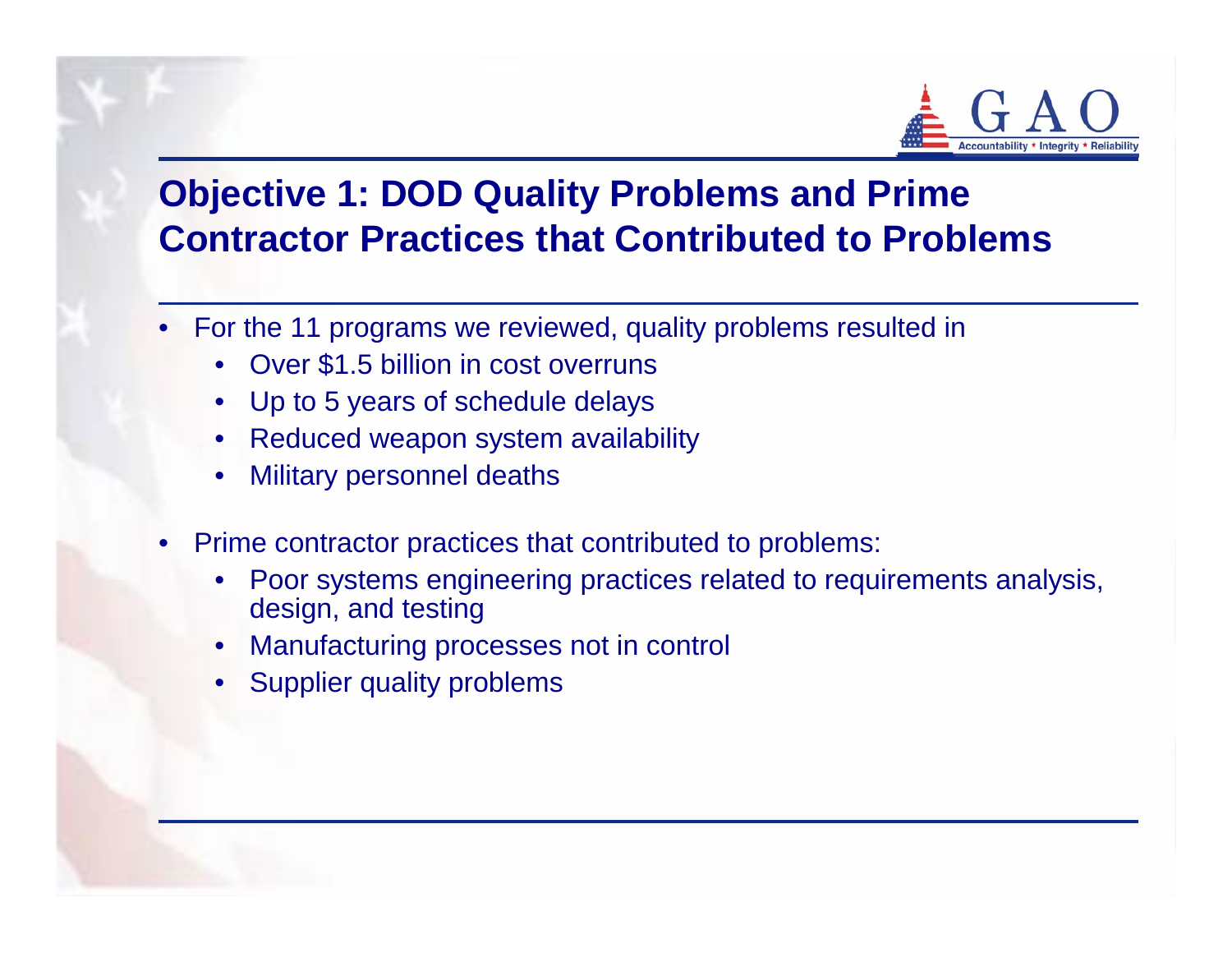

### **Objective 1: Expeditionary Fighting Vehicle Example of Systems Engineering Problem**

- Contractor was only able to demonstrate 7.7 hours between operational mission failures during pre-production testing, well short of the 17 hour goal
- • Primary problem was part and subsystem interferences
- Root causes
	- subassembly teams claiming the same space
	- inconsistent computer model checks
	- lack of design engineer experience
	- tight engineering model release schedules



- **4-year extension to SDD**
- **\$750 million cost growth**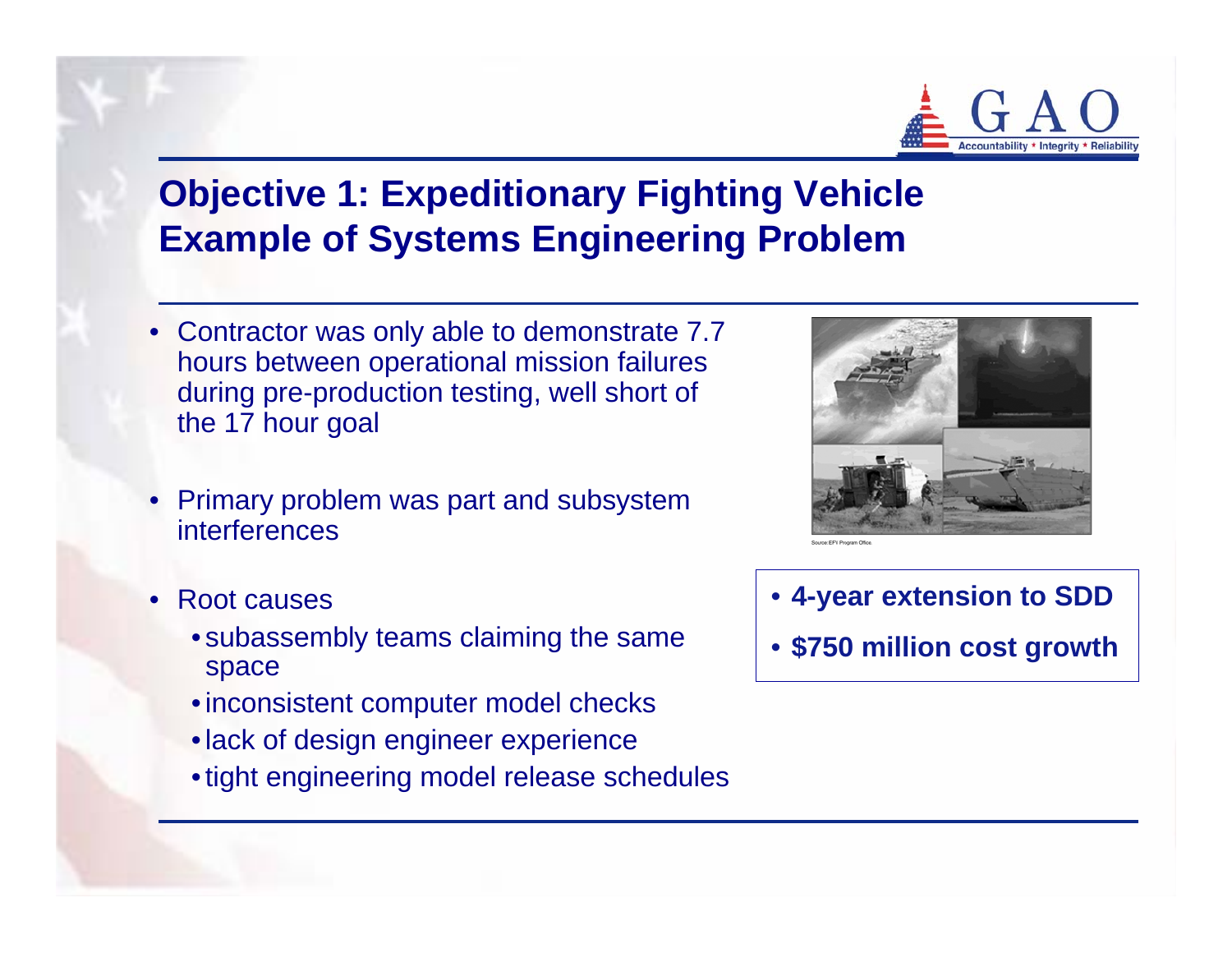

### **Objective 1: LPD-17 Example of Manufacturing Problems**

Over 5,000 quality problems were found

- • Faulty hydraulics piping welds due to inexperienced workers and improper documentation
	- Some rework was required
	- All welds had to be re-inspected
	- Could have resulted in injuries
- • Peeling non-skid coating due to unclean surfaces and high humidity
	- Rework was required
	- • Long-term solution has not been identified



- **3-year delay**
- **\$846 million cost growth**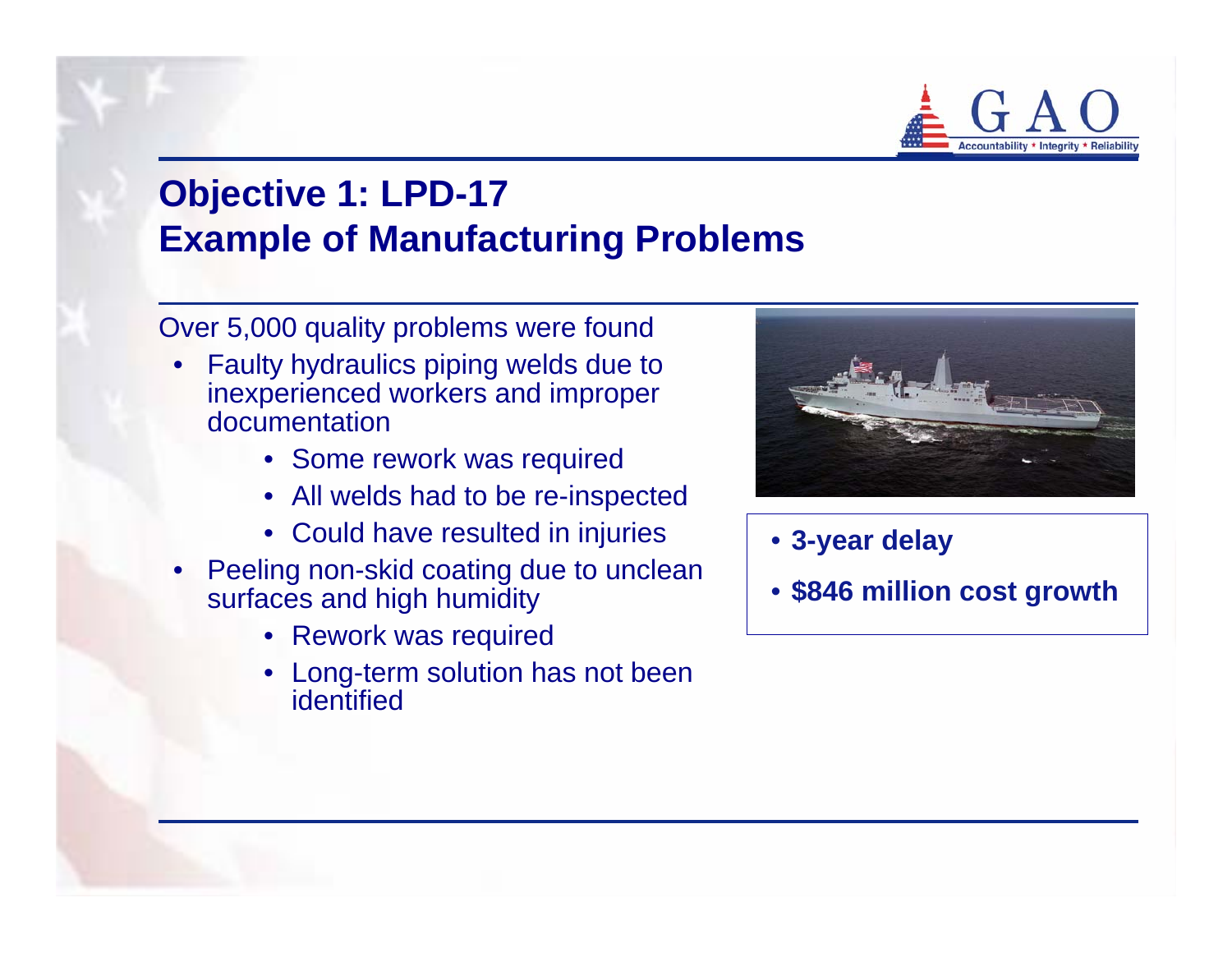

### **Objective 1: Patriot Advanced Capability-3 Example of Supplier Quality Problem**

- • Program has experienced a number of problems with the seeker portion of the missile
- A sub-tier supplier accepted non-conforming hardware without authority
	- seeker contractor identified quality problem
	- resulted in rework
	- re-inspection of components
- • Same supplier also had poor workmanship and inadequate manufacturing controls
	- Operated in a development rather than a production environment
	- Facility was temporarily shut-down to address management and production problems



urce: PAC-3 Product Office, Lower Tier Project Offic

- **6-month schedule slip**
- **Delivery delay of 100 missiles**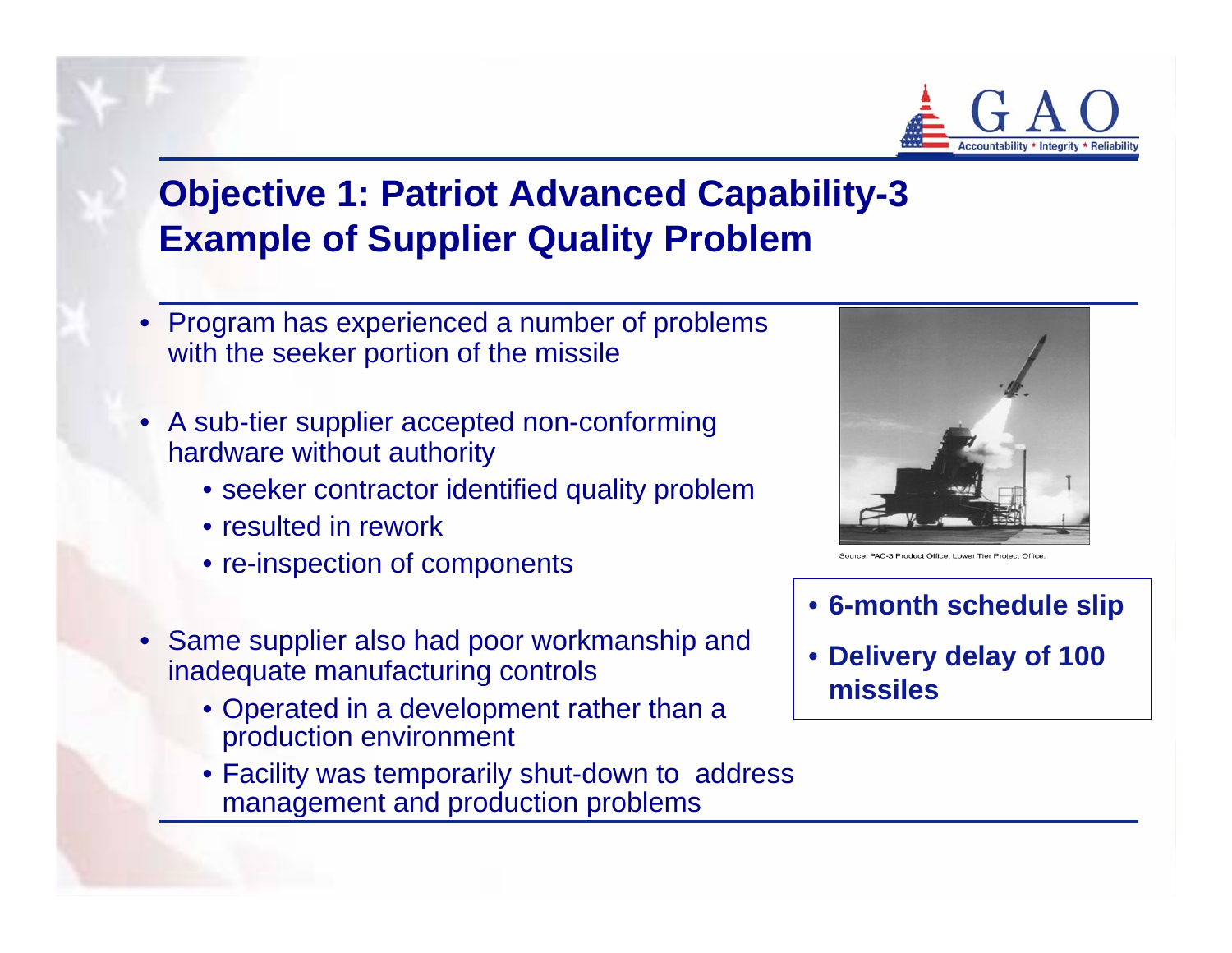

## **Objective 2 – Commercial Best Practices – Systems Engineering**

Ensure that a product's requirements are achievable with available resources and technologies

- Siemens Medical Solutions
	- •Clear, precise, measurable, comprehensive requirements
	- •Quality and reliability requirements prior to commitment
- Boeing Commercial Airplanes
	- •"Mistake-proof" designs
	- •Rating tool on critical designs
- Space Systems/Loral
	- •Reliability assessments
	- •Highly accelerated life testing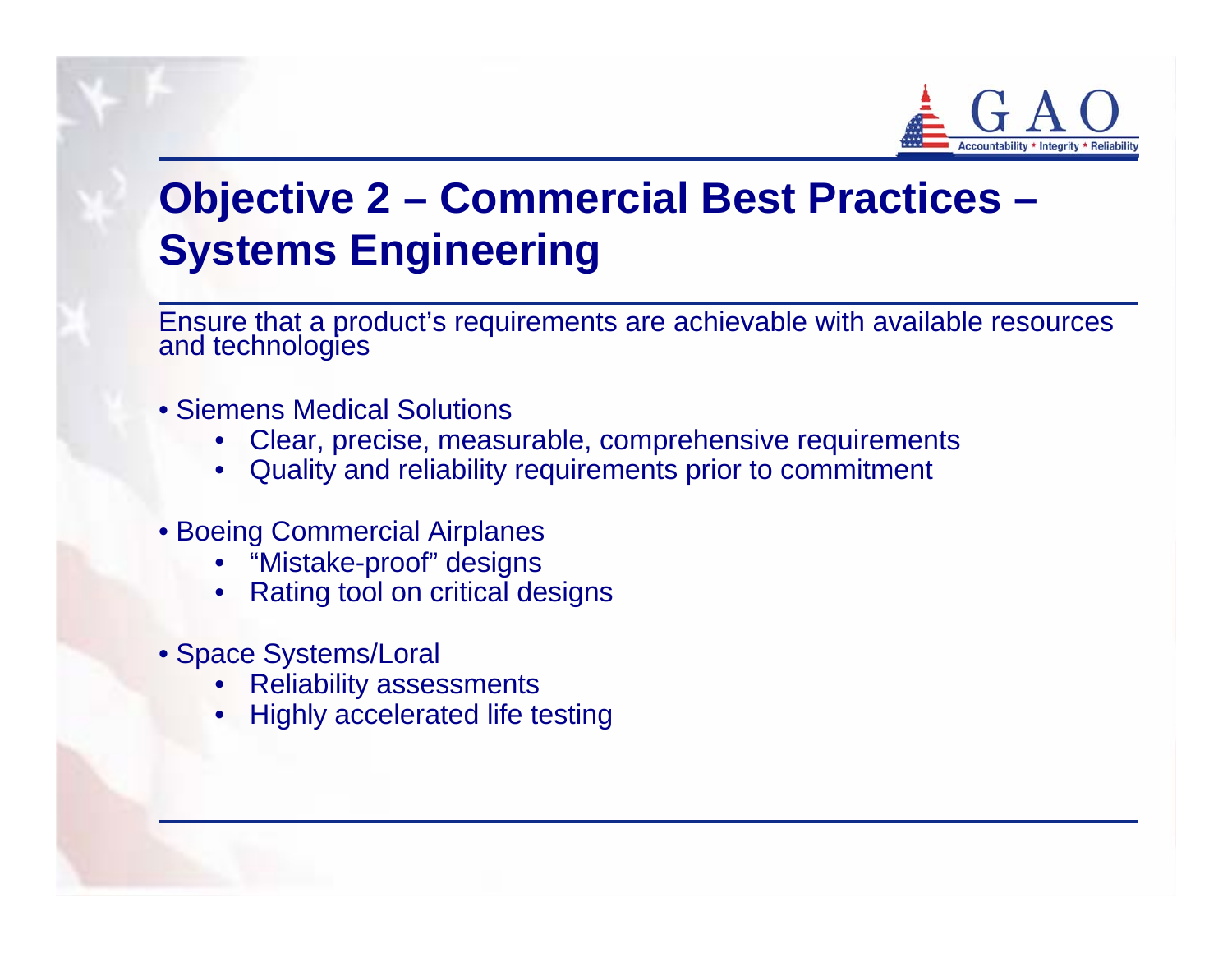

### **Commercial Best Practices - Manufacturing**

Ensure that a product's requirements can be produced consistently with high quality and low variability

- Cummins, Inc.
	- •Capability growth plan for manufacturing processes
	- •Prototypes to validate design and production processes
- Kenworth Truck Company
	- •Electronic system for process documents
	- $\bullet$ Pictures and engineering specifications
	- •Training audits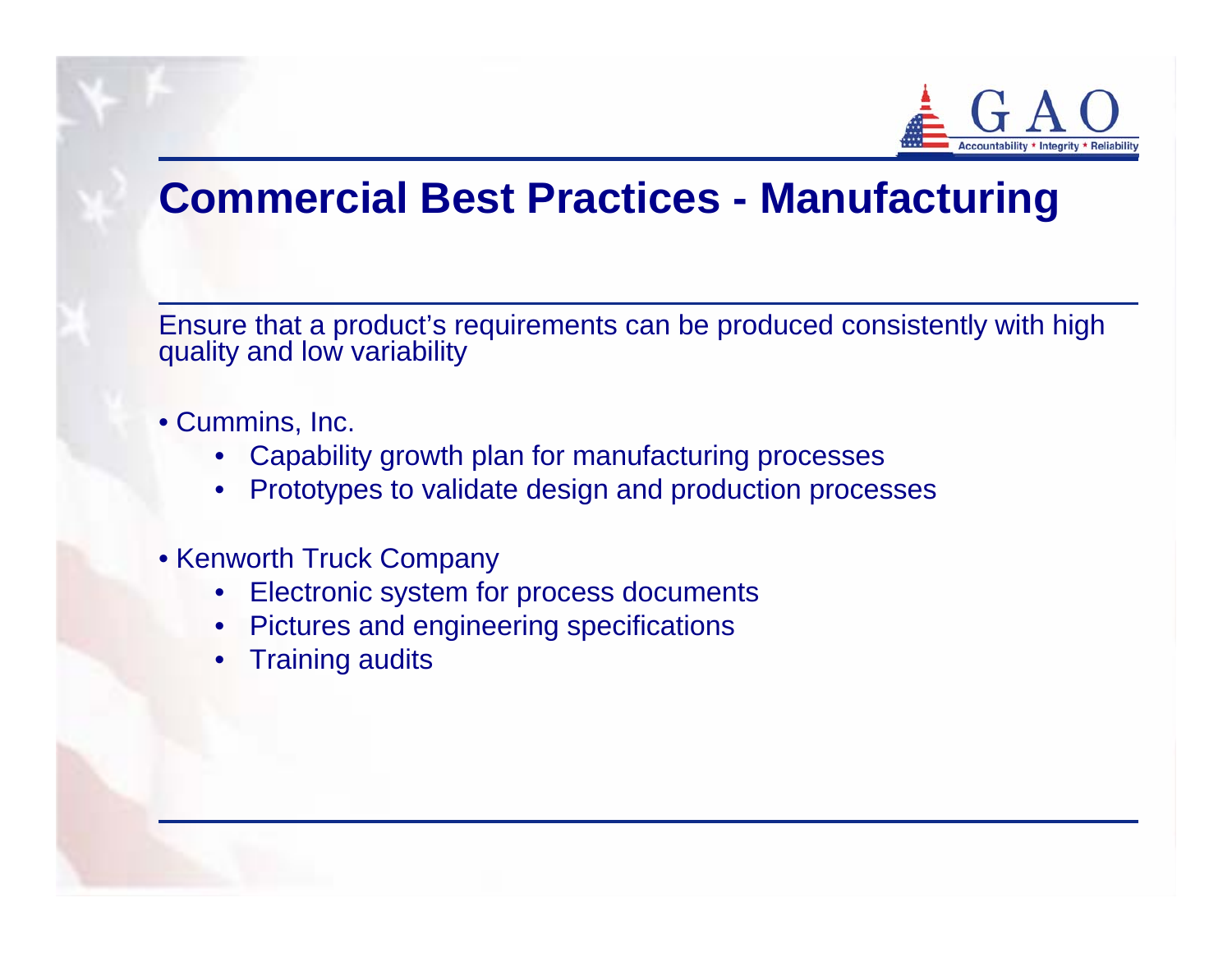

## **Commercial Best Practices – Supplier Quality**

Ensure that suppliers have the ability to deliver high-quality parts

- Kenworth Truck Company
	- •Hold first-tier suppliers accountable for quality problems attributed to lower-tier suppliers
- • Boeing Commercial Airplanes
	- $\bullet$ 99% part conformance expectations for suppliers
	- •Retain higher-performing suppliers
- • Siemens Medical Solutions
	- •98% part conformance expectations for suppliers
	- •Levy financial penalties against non-conforming suppliers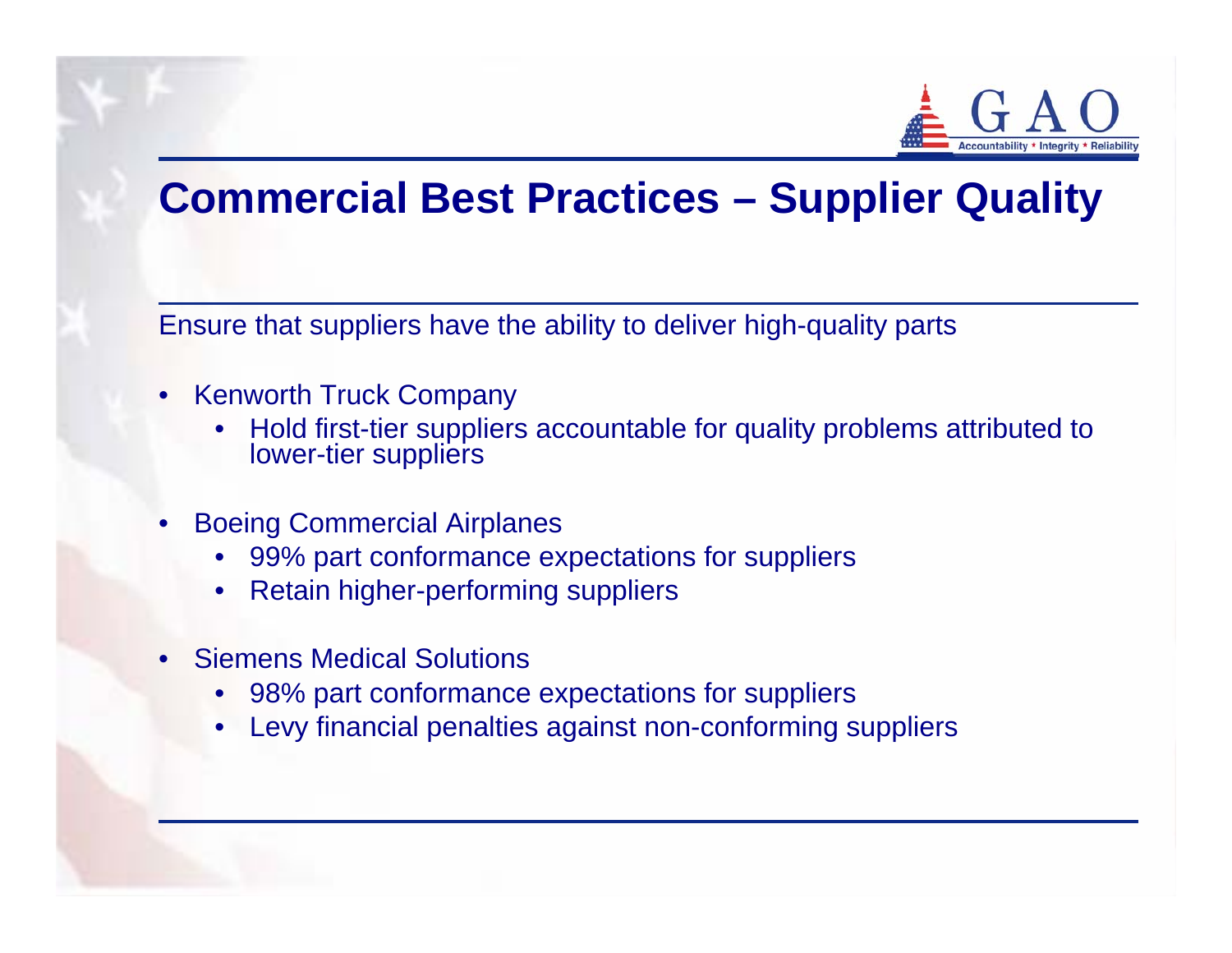

## **Objective 3 – Problems DOD Faces When Trying to Improve Quality**

- • Environment
	- $\bullet$  DOD awards cost reimbursement contracts assumes most of the financial risks
	- •Reliability is not emphasized at development start
	- • Requirements are set without adequate systems engineering knowledge
- •**Oversight** 
	- $\bullet$ Risk-based approach used to oversee contractors
	- $\bullet$ DCMA and service oversight varies by program
	- • Information is not aggregated in a manner that would allow DOD to determine overall weapon system quality, prime contractor performance, or systemic problems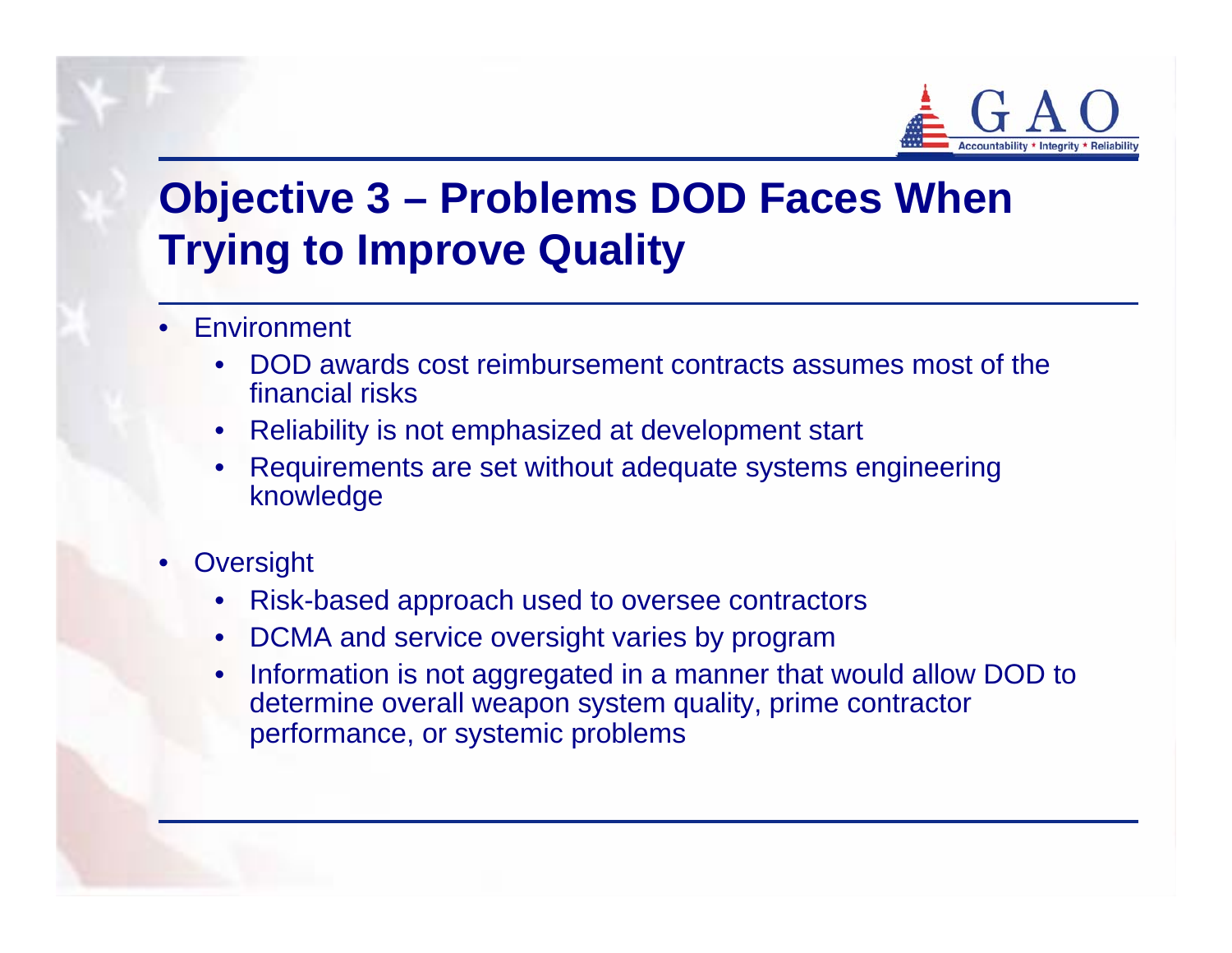

## **Objective 4 – DOD Initiatives that Could Improve Quality**

- •Concept Decision Reviews
- •Time-Defined Acquisition
- •Configuration Steering Boards
- •Key Performance Parameters/Key System Attributes
- Award and Incentive Fees
- • Establishing Reliability Goal and Demonstrating Reliability Prior to Production
- •New Reliability, Availability, and Maintainability Policy (7/08)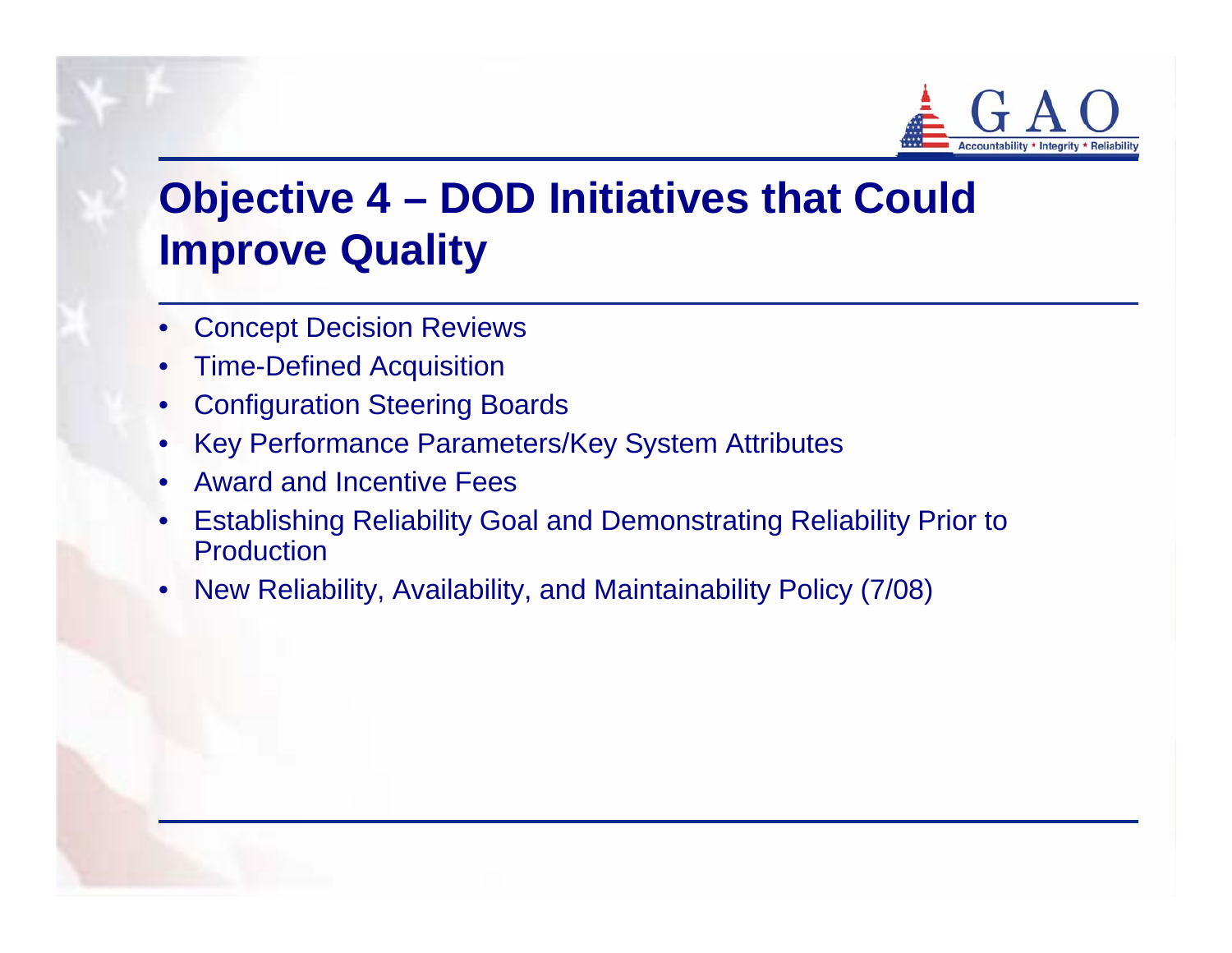

# **Conclusions**

- • Despite adopting commercial quality standards and implementing new requirements and systems engineering policies, DOD still has difficulty acquiring high-quality weapon systems in a cost-efficient and timely manner
- $\bullet$  Poor systems engineering, manufacturing control, and supplier quality are the underlying problems
- • Improvements in analyzing requirements and successful implementation of several new initiatives could improve outcomes

#### **It is going to take a joint effort between DOD and prime contractors to improve weapon system quality**